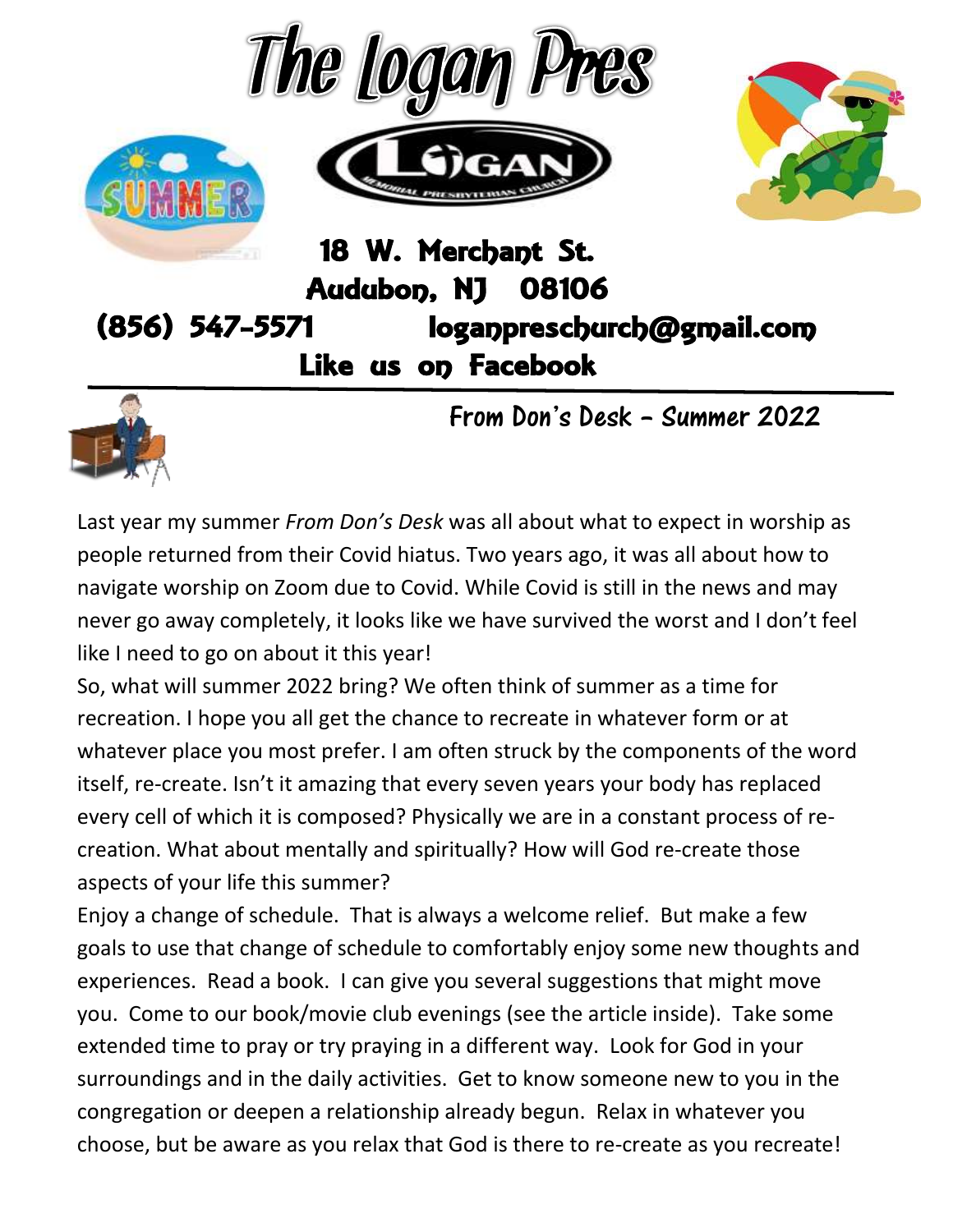# Scintilating Summer Worship at 11:00 all Summer Long!

**Communion** remains on the first Sunday of each month, July 3 and August 7. **Hymn requests** will be taken on the last Sunday of the month, July 31 and August 28. We **celebrate America** on July 3. **Sermons** will continue through the book of Acts. Choir takes a break and we are looking for people to provide **special music**.

## Flowers for the Chancel

Check your calendars and call Lesley in the office (856-547-5571) with the date and dedication you desire. Feel free to leave a message on the phone machine



after hours. Cost will remain \$15 for each flower arrangement this year.

## Zoom Links and Meeting IDs

The **passcode** for Zoom will always be **Logan** with a capital "L"

**Worship on Zoom:** Each Sunday Morning 11:00 [https://us02web.zoom.us/j/87158064621](https://us02web.zoom.us/j/87158064621?pwd=eGNHU0ZncmhFb1V0ZzhIbUkvc1VMdz09) [?pwd=eGNHU0ZncmhFb1V0ZzhIbUkvc1V](https://us02web.zoom.us/j/87158064621?pwd=eGNHU0ZncmhFb1V0ZzhIbUkvc1VMdz09) [Mdz09](https://us02web.zoom.us/j/87158064621?pwd=eGNHU0ZncmhFb1V0ZzhIbUkvc1VMdz09) Meeting ID- 871 5806 4621

#### **Worship on Live stream**:

[Subscribe](https://www.youtube.com/channel/UCV5fo8nDCcZ8Q5Z77xwaPZQ) to our YouTube channel at youtube.com then write in the search box logan memorial presbyterian church.

#### **Wednesday Book/Video Club:**

Wednesdays 7pm starting July 20

[https://us02web.zoom.us/j/81163969902](https://us02web.zoom.us/j/81163969902?pwd=eDYyYVFmU2lvaVBWVFdrMHpaVTk3UT09) [?pwd=eDYyYVFmU2lvaVBWVFdrMHpaVTk](https://us02web.zoom.us/j/81163969902?pwd=eDYyYVFmU2lvaVBWVFdrMHpaVTk3UT09) [3UT09](https://us02web.zoom.us/j/81163969902?pwd=eDYyYVFmU2lvaVBWVFdrMHpaVTk3UT09)

### Sunday School

Sunday School continues through the summer on the second and fourth Sundays with the children leaving from the worship service with Ruth Gamble after Betsy O'Hara's Children's Time.

# Book/Video Club

On Wednesday evenings at 7pm each week from July 20 through August 24 inclusive. Stay tuned for the Book and/or video we will use!

## Food Pantry

The food pantry continues on the second and fourth Sunday mornings of the month at 9:30. That's July 10 & 24 and August 14 & 28. Thank you to all who contribute to and serve at this vital ministry.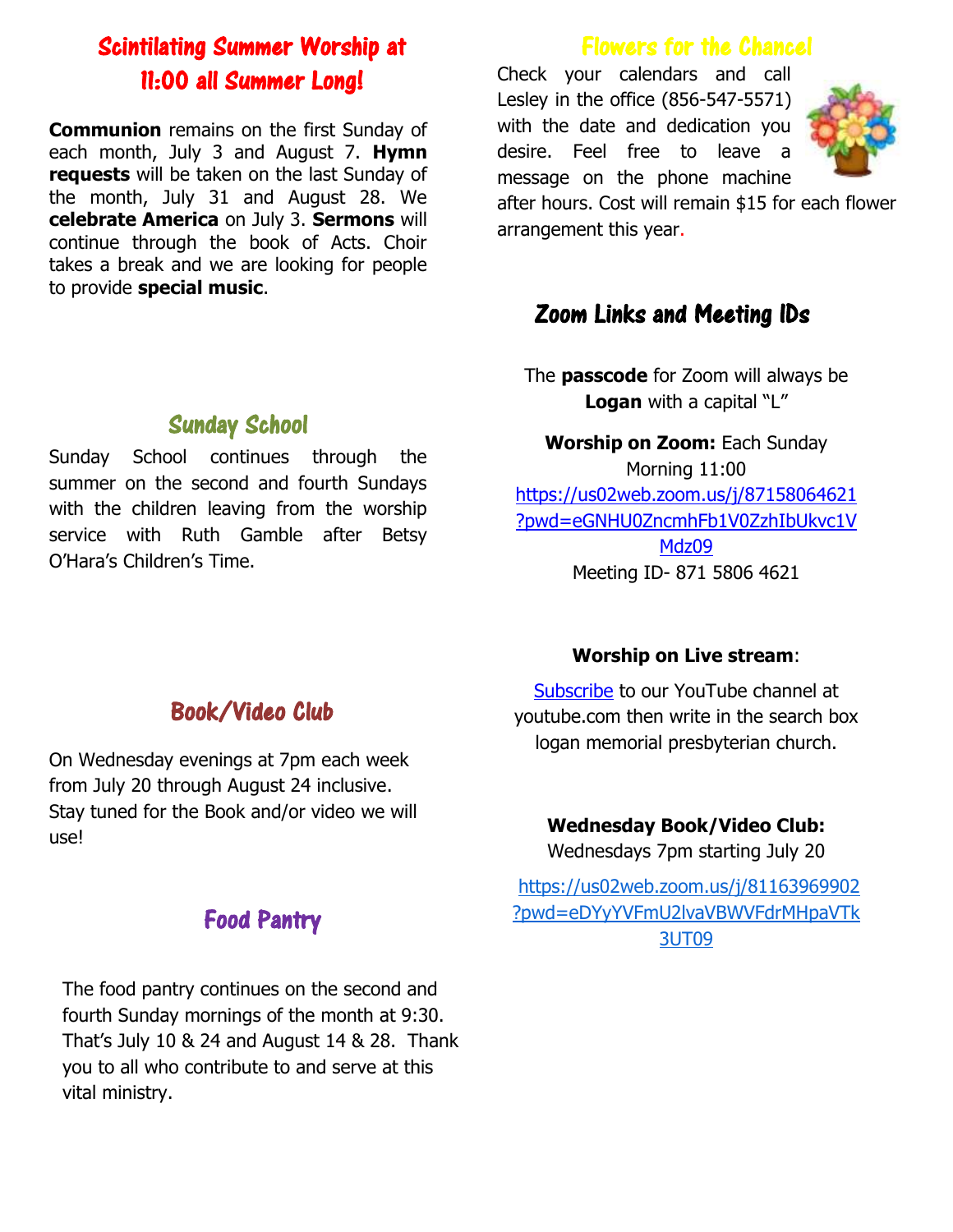## Thrift Store

**See you in September! We told our Thrift Store customers this when we had our last opening in June. Our next opening is Saturday, September 3. And while the store is closed, Logan folks can shop during the summer. An honor box is on our table for your convenience. Items are priced and if not, prices are posted on the walls. Please confine your shopping to the store. There is a "no admittance" sign on the intake room door because we have experienced some theft from this room.**

**Our work does continue on Tuesday and Wednesday mornings through the summer break as we continue to** 

**receive donations and remove unsold wares.** 



**Again, the list of non-**

**acceptable items is: broken items, dirty/torn clothing, tvs, cds/cassettes, baby furniture, computers, speakers, textbooks, hangers, bags, clear glass tumblers/wineglasses and sharp knives. We appreciate your attention to this list. It does take time to sort through non-wanted items.**

**And, as usual, all donations are to be placed on the Hoffman House porch.**

**Thanks for your donations and thanks to our loyal and faithful workers.**

# Summer Birthdays and Anniversaries July

- 4 Cindee Nary
- 5 Lynne Wagner
- 6 Tracy Simpson
- 9 Pete Szkotak
- 15 Christopher Miller Don and Robin Painter<sup>CP</sup>
- 23 Carrie Aquilino Sally Oliveri
- 26 Mary Leese
- 27 Chris Geissler

## August

- 3 Sarah DeFrates
- 4 PJ Szkotak Darlene Anderson
- 7 Dianne Geissler
- 8 Terry and Russell Warner<sup></sup>
- 13 Calvin and Carol Cashman
- 22 Chris Gilmore
- 23 Lori Corker
- 25 James and Cindy Evans
- 26 Julie Spositi
- 27 Andy Goulburn
- 30 Jamie Jung Jack Nary





**Sandy Bowen**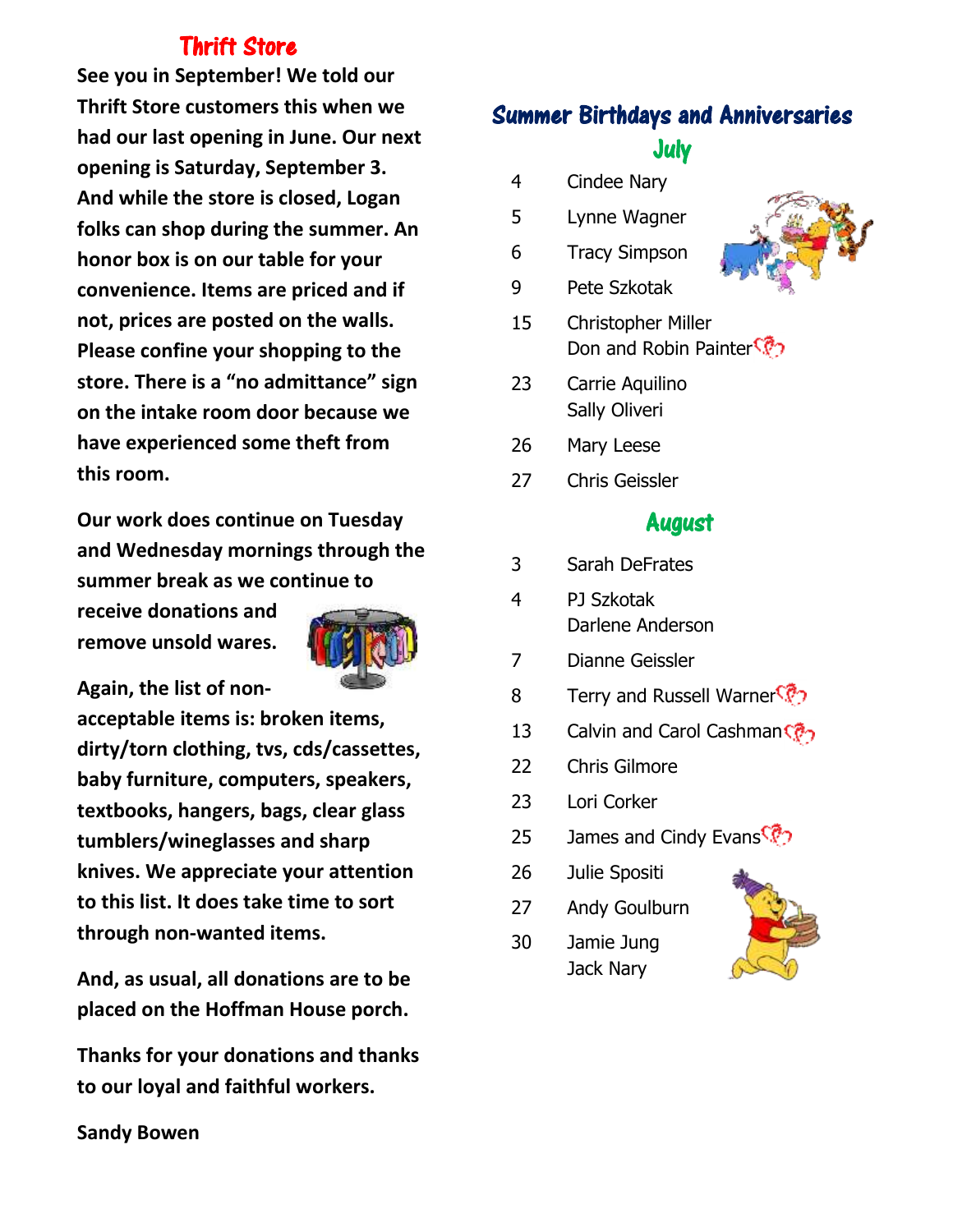## Mission Moments July and August 2022

Special thanks to Ellen Dost, Ruth Gamble, Betsy O'Hara, and everyone else who made hygiene kits for Church World Service. Twenty-seven kits were sent to the distribution center in Maryland and will be used to help people affected by disasters here and around the world.

#### **Back to School Supplies**

I haven't heard from our schools yet- Mansion Avenue School (MAS) and Haviland Avenue School (HAS)- regarding their needs for the 2022-2023 school year. Keep an eye on the Sunday bulletins because as soon as I get the information, I will pass it along!

#### **Ways to declutter and help others!**

#### **Book Smiles-**<https://www.booksmiles.org/>

Please consider donating your gently used children's books (0-18) as well as books for adults. The BookSmiles organization makes sure that they find a new home and grateful readers! Collection boxes will be in the mission area.

#### **Love Packages- <https://lovepackages.org/>**

If you have finished reading your devotionals or other religious materials, this organization sends them to people around the world. Here is the list of what they accept: <https://lovepackages.org/needed-materials/> Collection boxes will be in the mission area.

Thank you for your support of the many mission projects and for your prayers for those who are working with the various mission organizations and those who are served by them!

Blessings and Gratitude,

Corinne Latini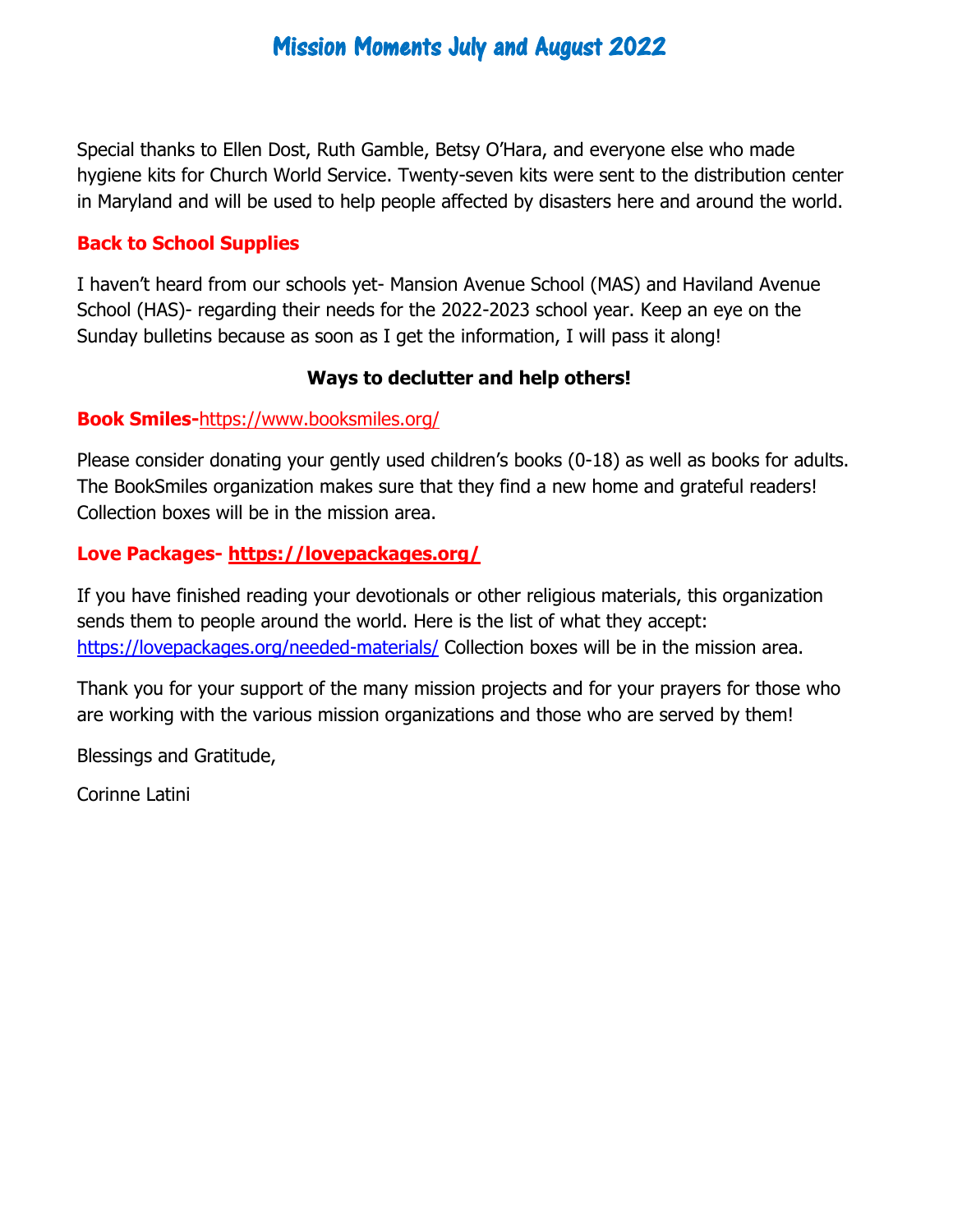### Logan in Bloom



Is it grass? Is it a weed? NO, it's a wildflower! Native plants keep getting labeled weeds, and in the picture below some will see yet another of those weeds in the Logan gardens. However, it is in fact Fleabane, a native wildflower.

This little daisy-like flower is a food source for young carpenter bees, cuckoo bees, mason bees, plasterer bees, and sweat bees.

The plant juices of Daisy Fleabane and other fleabanes are essential to the larvae of some beetles, leafhoppers, aphids, moths, grasshoppers, and crickets.



Another little shrub we have growing on each side of the front doors is New Jersey Tea. It is a short woody native plant that has a cloud of tiny white flowers.



NEW JERSEY TEA

The leaves of New Jersey Tea have traditionally been used to brew a caffeinefree tea. They have a mild wintergreen fragrance which can be refreshing. Historically the main virtue of New Jersey Tea was that it was free, did not have to be imported, and could not be taxed by the Crown. That made it a patriotic beverage choice during the American War of Independence.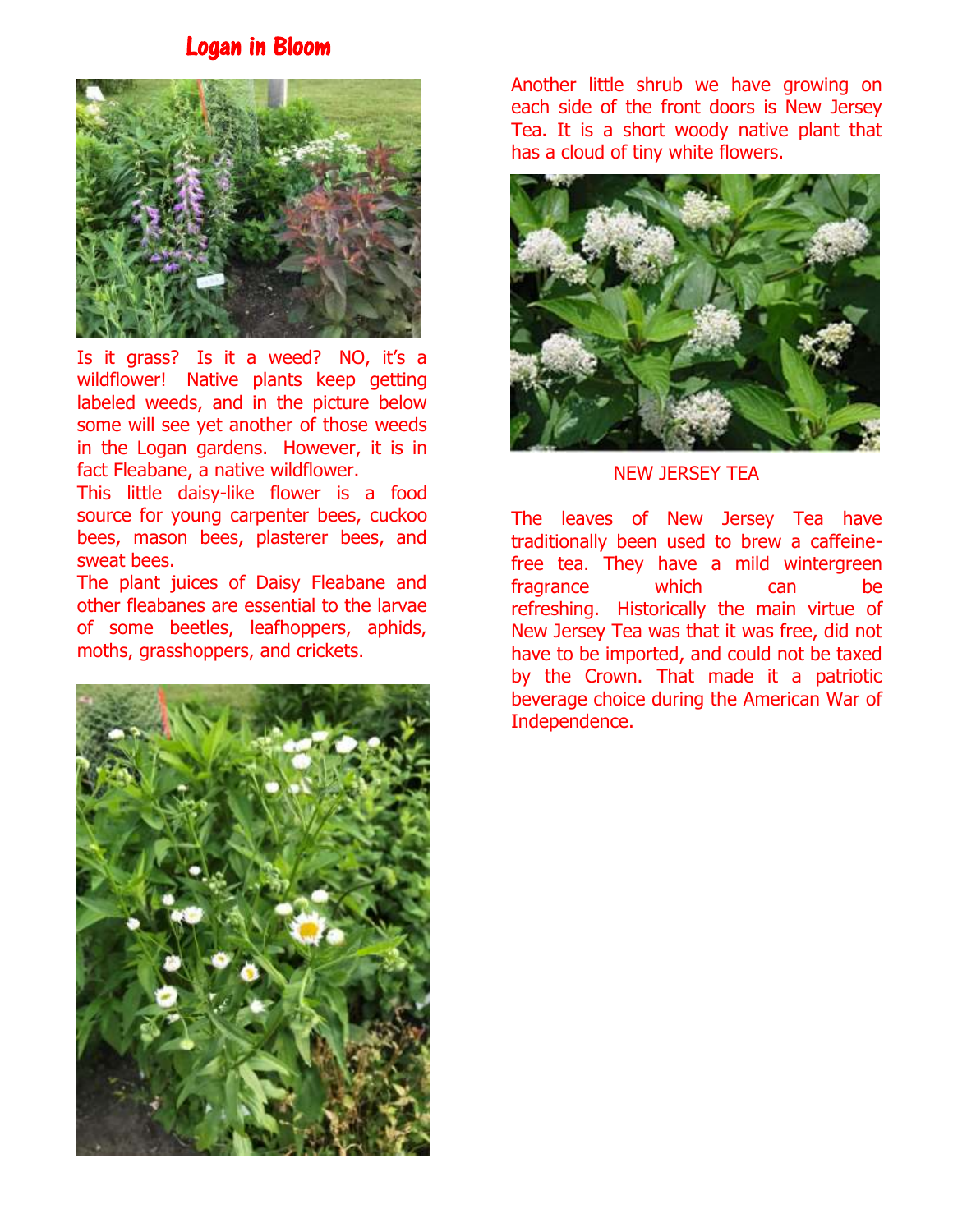# Food Pantry

 **OPEN** 9:30 am on July 10, July 24, August 14, and August 28

\*\*\*\*\*\*\*\*\*\*\*\*\*\*\*\*\*\*\*\*\*\*\*\*\*\*\*\*\*\*\*\*\*\*\*\*\*\*\*\*\*\*\*\*\*\*\*\*\*\*\*\*\*\*\*\*\*\*\*\*\*\*\*\*\*\*\*\*\*\*\*\*\*\*\*\*\*\*

Thank you for supporting Logan's food pantry! Our faithful pantry visitors consistently express their gratitude for Logan and our desire to spread God's love by providing basic necessities.

While summer can mean vacations and time relaxing for most of us, our pantry visitors rely on your donations for their families--especially those who now have to feed their children who are home from school.

In July and August, all food will be accepted. Please do not donate the following**:** Rice; Macaroni & Cheese; Canned Soup, and Canned Vegetables.

Gift cards in the amount of \$5.00 or \$10.00 to Family Dollar, Dollar Tree, Wal-Mart, Acme, ShopRite, etc. would be a blessing to these visitors.

Please see Corinne Latini or Lori Corker if you wish to contribute money or gift cards towards the food pantry.

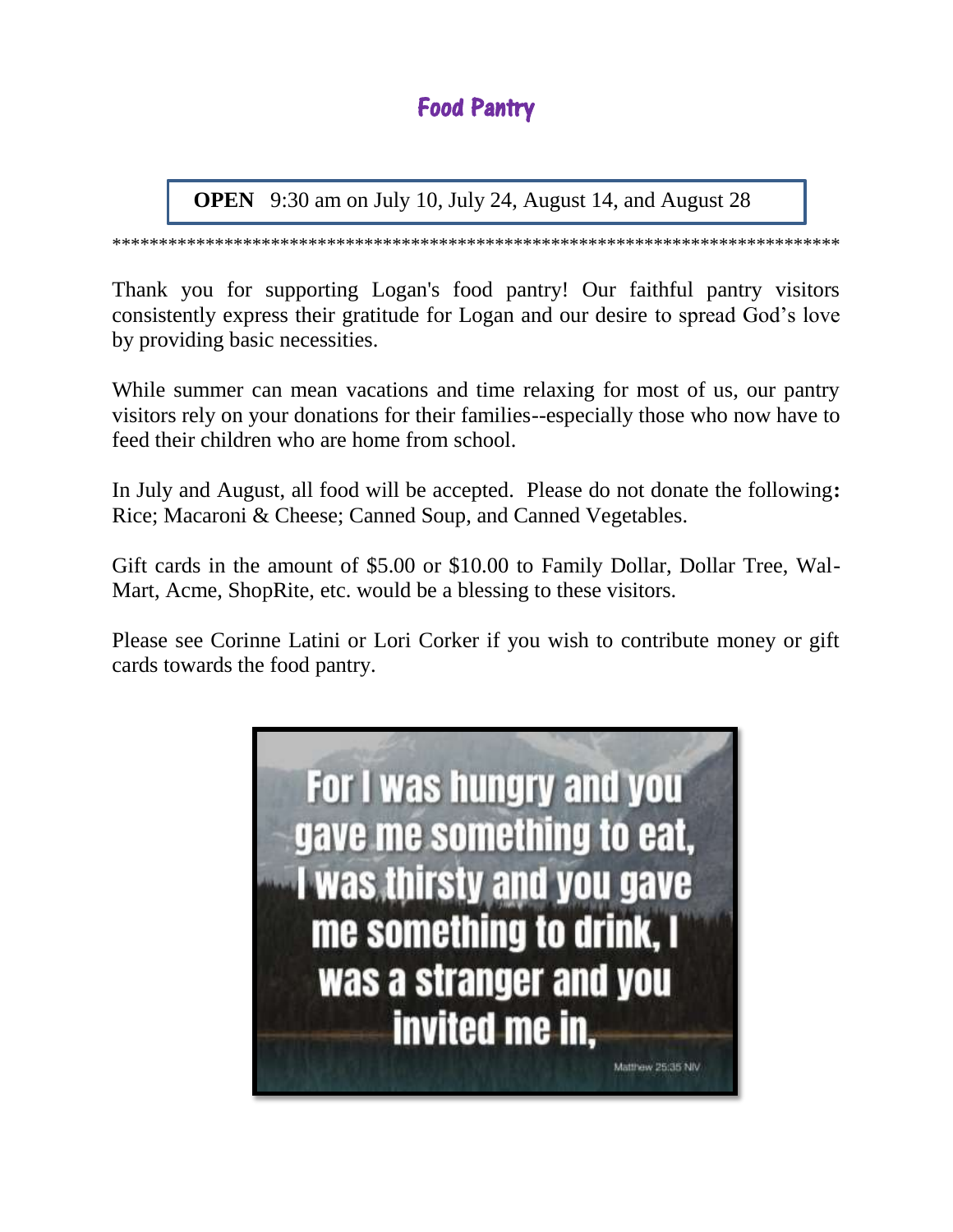





| <b>SUNDAY</b>                                                                  | <b>MONDAY</b>                    | <b>TUESDAY</b>                                       | <b>WEDNESDAY</b>                                                      | <b>THURSDAY</b> | <b>FRIDAY</b> | <b>SATURDAY</b>  |
|--------------------------------------------------------------------------------|----------------------------------|------------------------------------------------------|-----------------------------------------------------------------------|-----------------|---------------|------------------|
|                                                                                |                                  |                                                      |                                                                       |                 | $\mathbf{1}$  | $\overline{2}$   |
| 3 Communion                                                                    | 4 Independence                   | 5                                                    | 6                                                                     | $\overline{7}$  | 8             | $\boldsymbol{9}$ |
| Worship<br>$11:00$ am                                                          | Day<br>Audubon Parade<br>10 a.m. | <b>Thrift Store</b><br>Workers<br>$9:00$ -noon       | <b>Thrift Store</b><br>Workers<br>9:00-10:30                          |                 |               |                  |
| <b>10</b>                                                                      | 11                               | 12                                                   | 13                                                                    | 14              | 15            | 16               |
| Food Pantry 9:30<br>Worship 11:00<br>am                                        |                                  | <b>Thrift Store</b><br>Workers<br>$9:00$ -noon       | <b>Thrift Store</b><br>Workers<br>$9:00-10:30$ .                      |                 |               |                  |
| 17<br>Worship<br>$11:00$ am                                                    | 18                               | 19<br><b>Thrift Store</b><br>Workers<br>$9:00$ -noon | 20<br><b>Thrift Store</b><br>Workers<br>9:00-10:30<br>Book/Video Club | 21              | 22            | 23               |
| 24 Food Pantry<br>9:30<br>Worship<br>$11:00$ am<br>Worship<br>$11:00$ am<br>31 | 25                               | 26<br><b>Thrift Store</b><br>Workers<br>$9:00$ -noon | 27<br><b>Thrift Store</b><br>Workers<br>9:00-10:30<br>Book/Video Club | 28              | 29            | 30               |